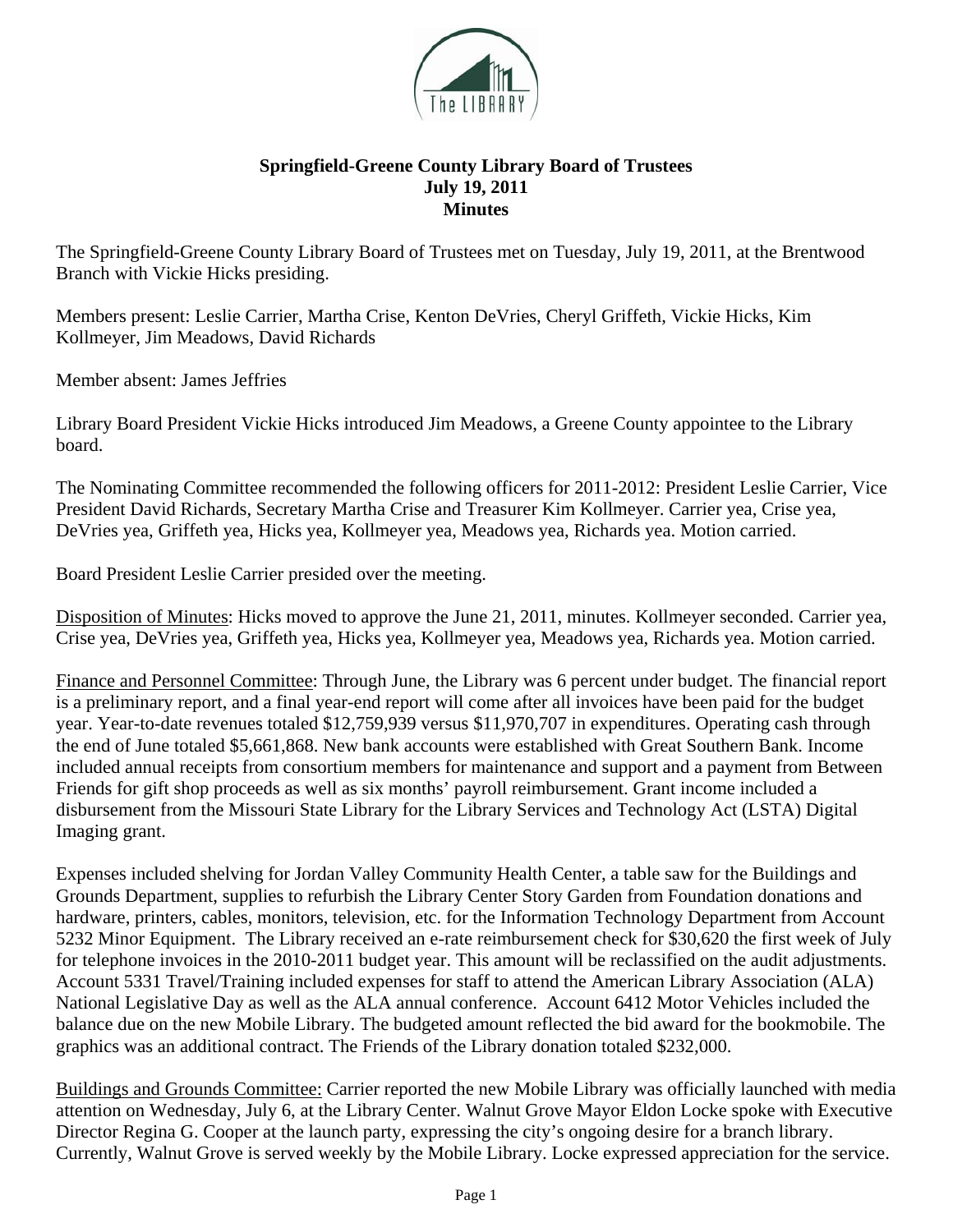Farber Specialty Vehicles plans to buy the Library Express for \$7,500. The old Bookmobile is still for sale.

The Fog City Coffee kiosk will open for business in the south entry of the Midtown Carnegie Branch beginning Wednesday, July 20. Community Relations Director Kathleen O'Dell is working with Fog City Coffee staff to plan a grand opening ceremony.

Park Central Branch Manager Drew Belt will move to a new position as part-time security guard and will work with administration to evaluate the Library's security needs. Belt will be working part time as he pursues his master's in library science degree. Securitas will continue to be used for other Library security needs.

The bid for the new sign at the Library Center was awarded to Payne Sign Company. The new sign should be installed by the end of July. In the 2011-2012 budget, the Library Center will receive building upgrades that include replacing the tile in the outside entry, canopy roof, café floor and the solid green carpet under the public computers.

Recent projects at the Library Station included putting a protective sealer on the front sidewalk as well as relamping the children's department with lower wattage and higher efficiency bulbs.

The only upgrades the Brentwood Branch will receive in the current budget year are items that can be used in the future remodeling project. Architect Jim Stufflebeam from Sapp Design Associates is putting together a very preliminary concept design for administrative and Brentwood Branch staff to review. The concept design will also be presented at the August 9 Buildings and Grounds Committee meeting.

The Library has completed the first two projects from the new Strategic Plan, refurbishing and updating the Strafford Branch as well as the production and delivery of the new Mobile Library.

Programs, Services and Technology Committee: Interlibrary Loan Manager Rhonda Brown reported on the Library District's resource sharing service, which is a combination of interlibrary loan (ILL) and Missouri Bibliographic Information Users System (MOBIUS) systems. A condensed report will be presented as part of board education at a future board meeting.

Circulation in June decreased 2.6 percent with 353,602 materials circulating systemwide. Total branch traffic decreased 4.2 percent with 172,935 patron visits. Systemwide, 1,727 groups used the meeting rooms with an attendance of 8,724. There were 447,847 searches from remote use of the Library's electronic products. The Web server recorded a total of 1,559,053 page views by 70,596 visitors during June.

Report of the Director: Cooper reported the Between Friends Online Gift Shop officially launched on July 12, 2011, at [www.betweenfriendsgiftshops.org.](http://www.betweenfriendsgiftshops.org/)

The Library's Integrated Library System (ILS) vendor is launching a new software client in November. The Library agreed to become a development partner with the vendor for this project and will begin converting from Millennium to Sierra this fall. As a development partner for this project, the Library will receive a 50-percent discount on the cost of the service.

The Library was awarded an LSTA mini-technology grant for \$16,106 to replace all 16 public computers at the Park Central Branch. The Library was also awarded an LSTA Technology Ladder grant of \$8,813 for selfcheckout machines at the Brentwood and Midtown Carnegie branches.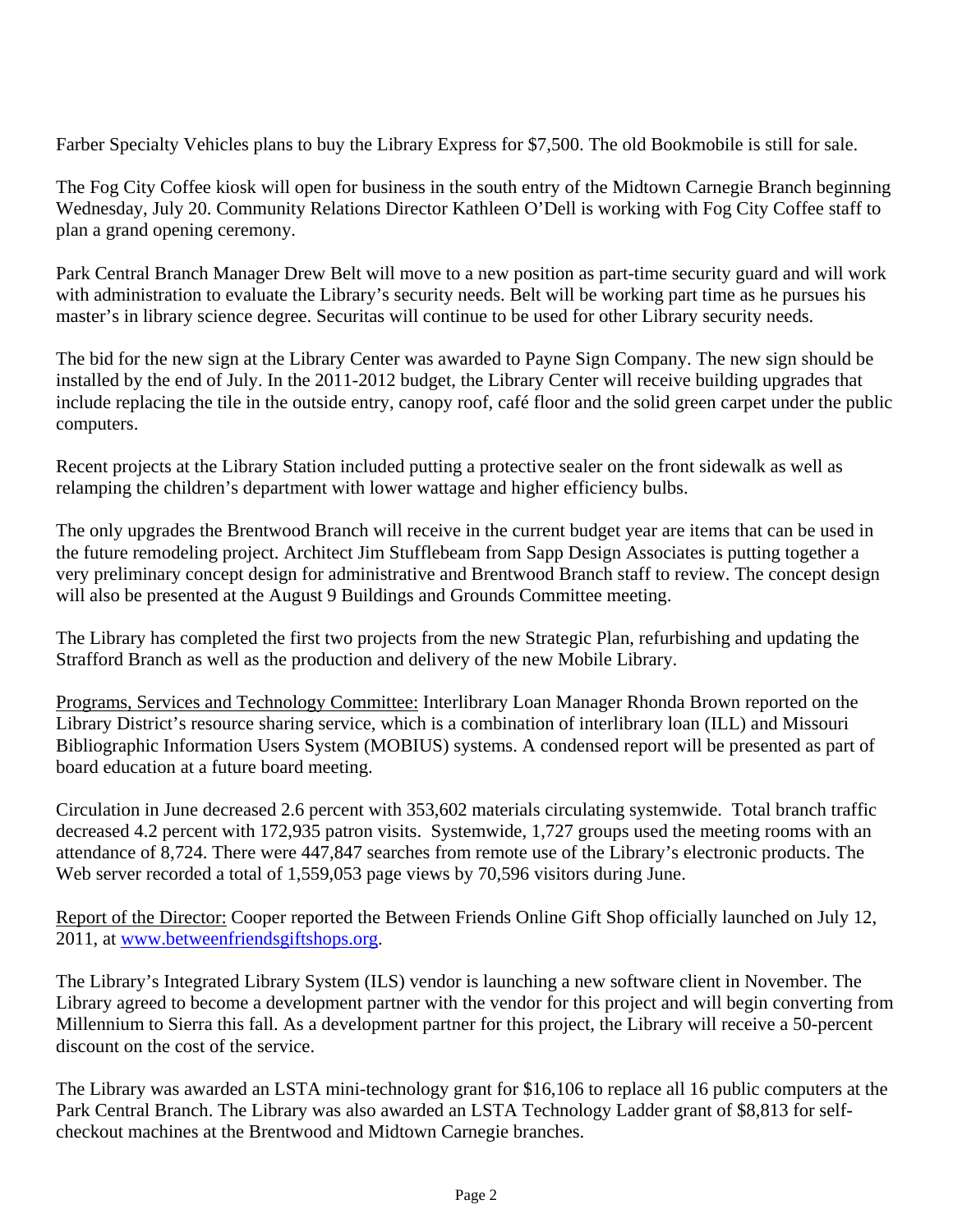The Library was approved for a \$5,000 grant from the National Endowment for the Arts to participate in the Big Read 2012. That grant, plus a \$5,000 grant from the Friends of the Library, will provide \$10,000 for special programming and author visits for next year's Big Read focusing on the title "The Maltese Falcon." The Friends of Library reported at its annual meeting on July 11 that the Friends provided the Library District with \$336,999.95 for fiscal year 2010-2011 for core projects/activities and special requests. To make the figure an even \$337,000, the Friends presented Cooper with a nickel at the meeting.

The Midtown Carnegie Branch will get new tables and chairs for computers and early literacy stations from a \$1,750 gift to the Foundation for that branch.

Trustee Vickie Hicks was appointed to a second term by the Greene County Commission. The county commission also appointed Springfield attorney Jim Meadows to the Board of Trustees.

July 28 is Library Night at the Springfield Cardinals game at Hammons Field.

Debbie Eckert, Director of Business Operations, will retire on October 1 after 32 years of service to the Library District.

The Executive Director's 2010-2011 Annual Report highlighted the new Mobile Library, purchased through a grant from the Friends of the Library. Several new business partners contributed to sustaining Mobile Library services for the next three years through the Library Foundation. The Friends of the Library also provided funds to refurbish the Ash Grove Branch. Rotary clubs as well as the Library Foundation provided funds for the Racing to Read early literature initiative, which provided every branch with an early learning center. The October Staff Development Day theme was advocacy. The Community Relations Department launched a weekly Advocacy Matters segment in the LibeWire, which includes information to use in advocating for the Library. The advocacy emphasis tied in with the Library's annual participation in the Missouri Library Association's Advocacy Day at the Capitol and the Springfield/Branson Regional Salute to Missouri Legislators, where the Library District and the Springfield Regional Arts Council shared the center stage display in the hotel ballroom this year. Associate Director Jim Schmidt attended National Library Advocacy Day in Washington, D.C. Televisions were installed at all locations to market Library programs and services. The mobile website went live on October 27, the Library began using QR (Quick Response) codes to provide additional information on signs and in Bookends and the use of downloadable e-books increased after Christmas. The new Strategic Plan included a slight change to the mission/vision statement. The six new values have been incorporated into job descriptions. The Library Foundation introduced a new website, yourlibraryfoundation.org, and the Brentwood Branch celebrated 40 years. Library Snapshot Day was held on September 21, 2010. Money Smart Week, in cooperation with local financial institutions, featured 30 personal finance programs in April. Money Smart Week received national attention at the American Library Association conference. The fifth annual Big Read featured titles to commemorate the Civil War's 150<sup>th</sup> anniversary. Missouri 2-1-1 use skyrocketed after the May 22 Joplin tornados. The Friends of the Library was named Outstanding Philanthropic Organization of the Year by the Association of Fundraising Professionals, Ozarks Region.

Board Education: Library Center Reference Librarian Tammy Flippen gave an overview of the Funding Information Center. The Funding and Business Information Center serves nonprofit and community organizations in the region. As a Cooperating Collection of the Foundation Center in New York, the Library is part of a network of more than 425 libraries, community foundations and nonprofit resource centers that provides a core collection of Foundation Center publications for public reference. In addition to conducting Funding 101 Research and Writing Skills training sessions each month, individuals and nonprofit groups can make one-on-one appointments to discuss their specific needs.